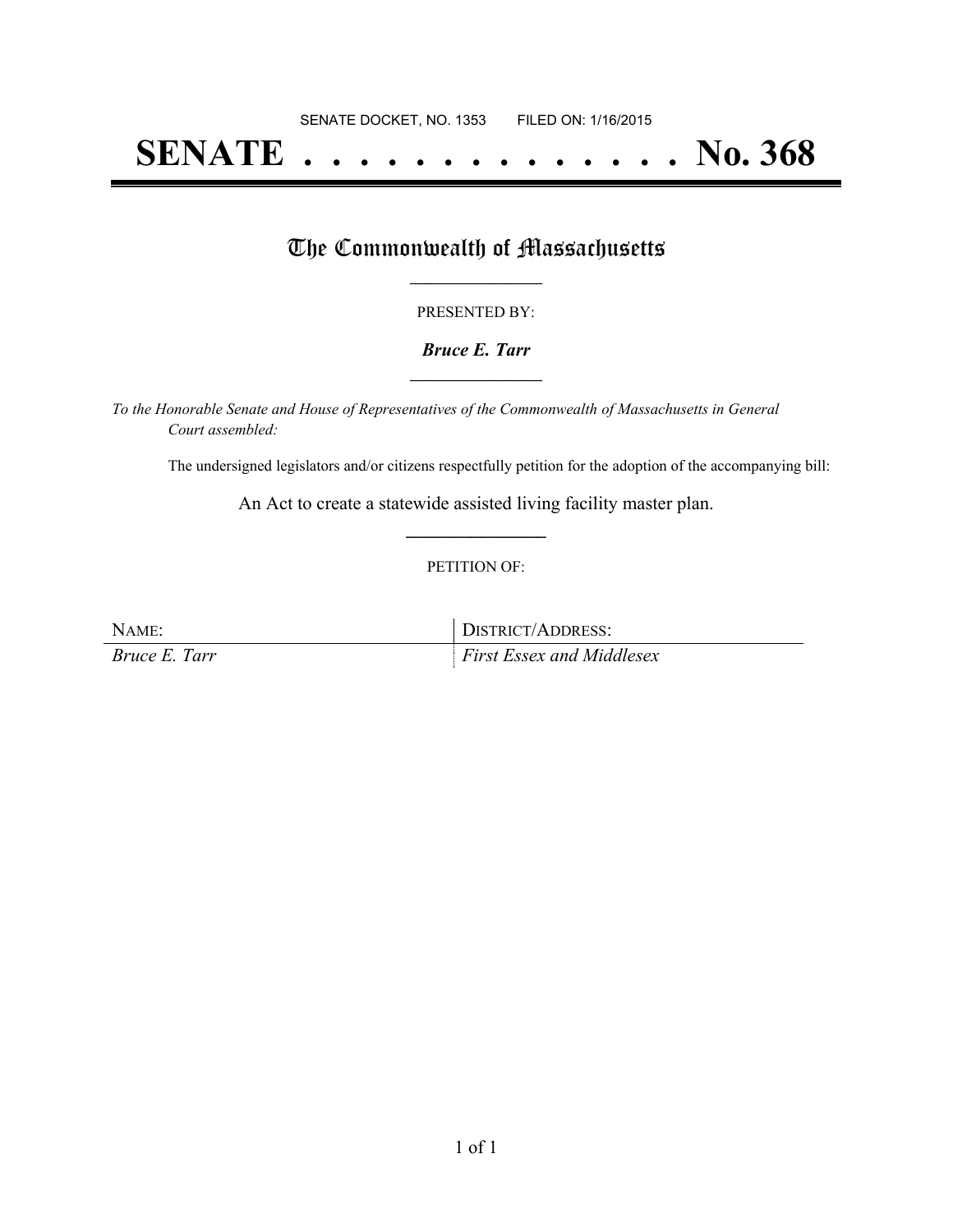# SENATE DOCKET, NO. 1353 FILED ON: 1/16/2015 **SENATE . . . . . . . . . . . . . . No. 368**

By Mr. Tarr, a petition (accompanied by bill, Senate, No. 368) of Bruce E. Tarr for legislation to create a statewide assisted living facility master plan. Elder Affairs.

#### [SIMILAR MATTER FILED IN PREVIOUS SESSION SEE SENATE, NO. *307* OF 2013-2014.]

## The Commonwealth of Massachusetts

**In the One Hundred and Eighty-Ninth General Court (2015-2016) \_\_\_\_\_\_\_\_\_\_\_\_\_\_\_**

**\_\_\_\_\_\_\_\_\_\_\_\_\_\_\_**

An Act to create a statewide assisted living facility master plan.

Be it enacted by the Senate and House of Representatives in General Court assembled, and by the authority *of the same, as follows:*

 SECTION 1. The Secretary of Elder Affairs and the Commissioner of the Department of Housing and Community Development shall, in conjunction with other agencies of the Commonwealth as necessary, develop a state-wide plan for the development and maintenance of assisted living facilities, so-called. Said plan shall include and assessment of existing and projected need for such facilities across all income levels, available capacity of existing facilities for tenants at all income levels, and projected development of additional capacity in the next twenty-five years. Said plan shall also assess any and all means being utilized for payment by individuals for residence in assisted living facilities and the projected availability of such means in the future for individuals at all income levels from public and private sources, including but not limited to, Medicare, Medicaid and private insurers.